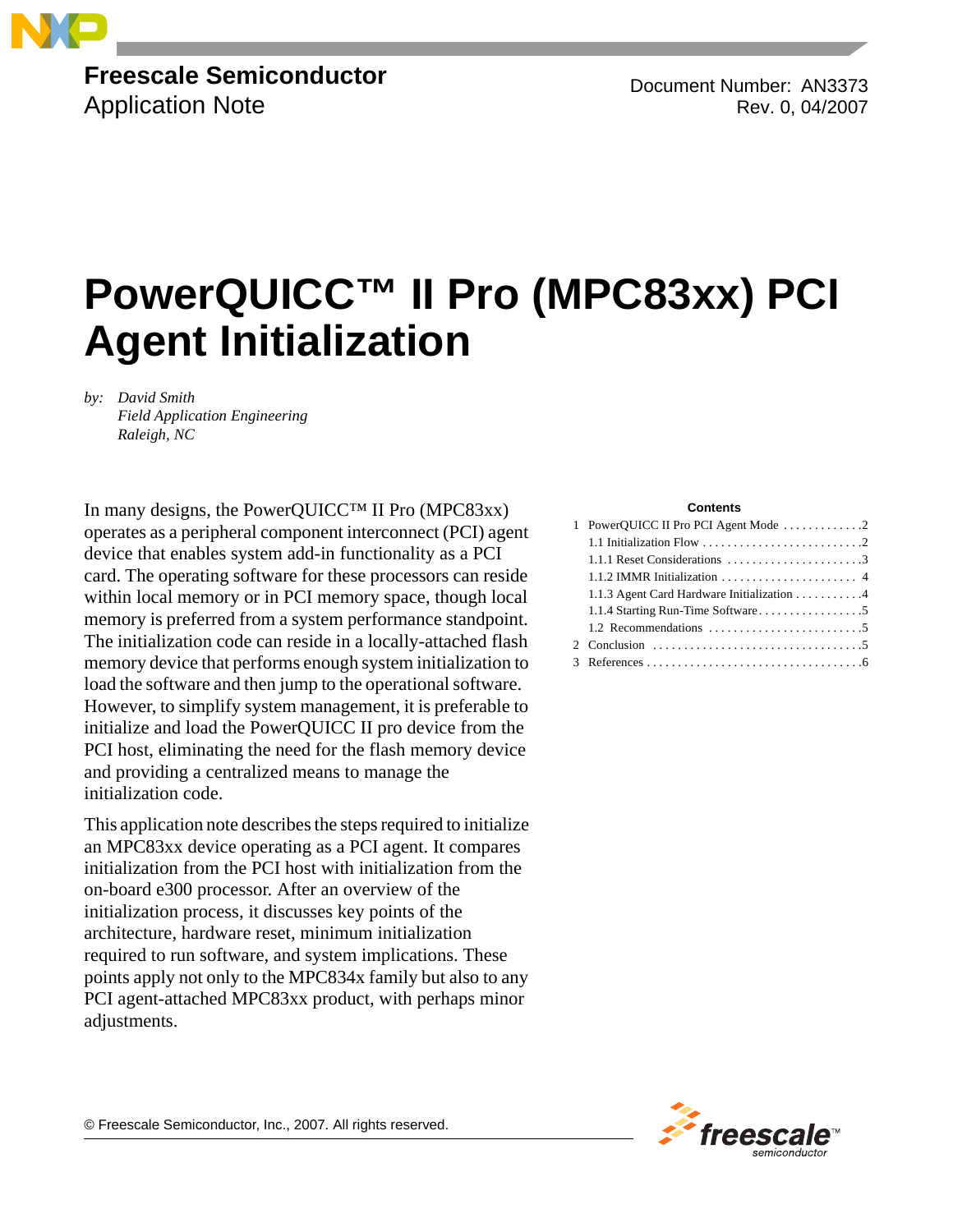

**PowerQUICC II Pro PCI Agent Mode**

# **1 PowerQUICC II Pro PCI Agent Mode**

[Figure 1](#page-1-0) shows a block diagram of a typical system with the MPC83xx device connected as a PCI agent feature card. The run-time software for the agent card initially resides in the PCI host system complex, perhaps physically in flash memory (either on card or as a pluggable flash module), in a hard drive connected to the host complex, or in a central server directly accessible by the host via a network connection. With this approach, the user has the advantage of managing the PCI agent software from a central point and the amount of on-card non-volatile storage for each adapter card is reduced. Either the on-board PCI agent processor or the PCI host can initialize the PCI agent card. Initializing with the PCI host allows the flash memory device to be removed, which can reduce per card cost, simplify the hardware design, and simplify management of the initialization code.



(Typically, a Backplane)

**Figure 1. Typical PCI Host/Agent System**

### <span id="page-1-0"></span>**1.1 Initialization Flow**

The general initilization flow of a PCI agent card is similar regardless of which processor performs the tasks (PCI host or on-board e300 core). [Table 1](#page-2-0) shows the similarities and differences in the initialization flow for the two initialization sources.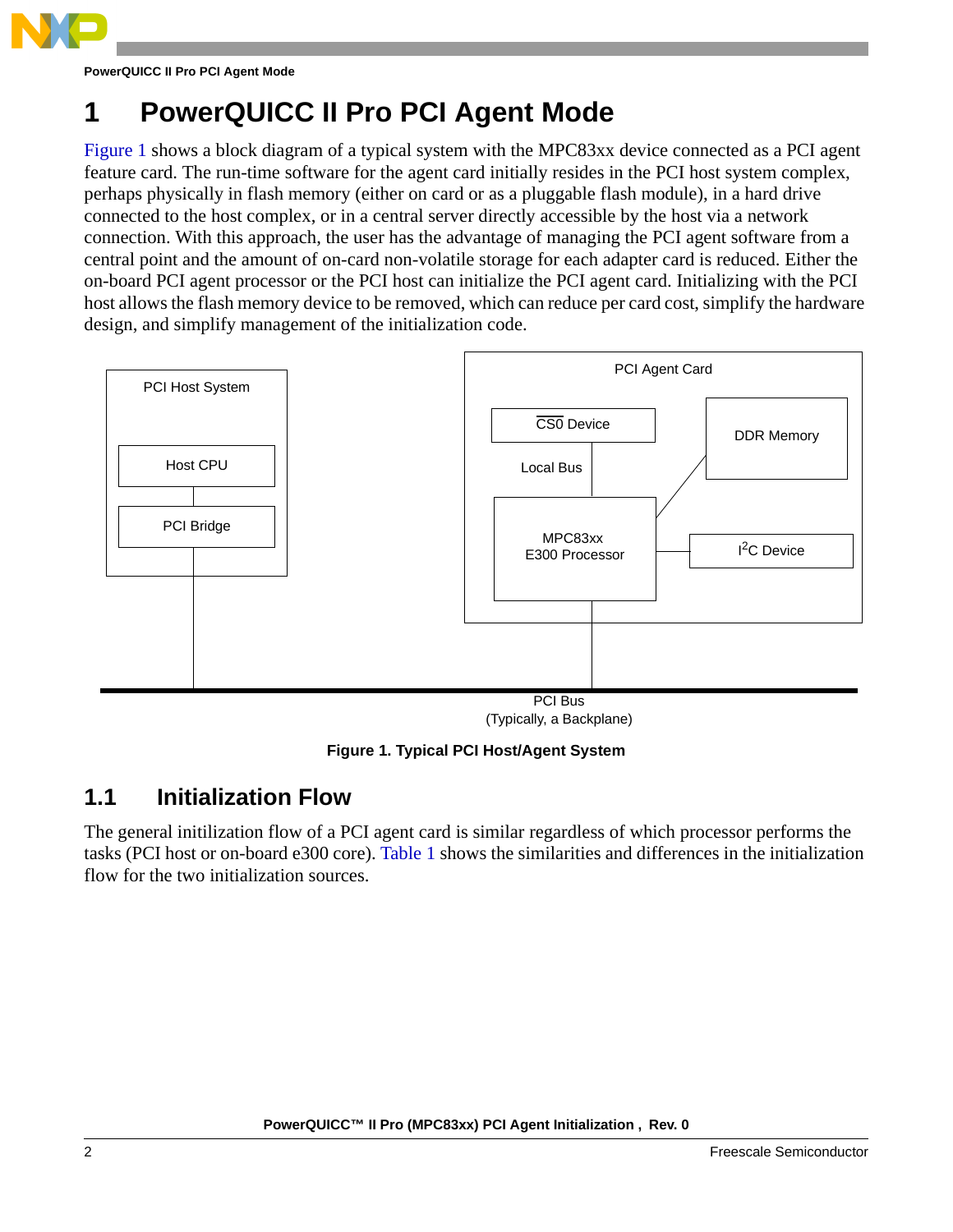

<span id="page-2-0"></span>

| <b>On-Board Initialization, PCI Host Software Load</b>                                                                                               | <b>PCI Host Initialization, PCI Host Software Load</b>                                                           |
|------------------------------------------------------------------------------------------------------------------------------------------------------|------------------------------------------------------------------------------------------------------------------|
| 1. The hardware reset configuration word is read; it must be<br>configured to enable the e300 core.                                                  | 1. The hardware reset configuration word is read; it must be<br>configured to disable the e300 core.             |
| 2. PCI configuration cycles are locked (default).                                                                                                    | 2. PCI configuration cycles are enabled (either by a reset<br>sequence or the boot loader).                      |
| 3. The IMMR address is set to default in local memory space,<br>relocate as necessary.                                                               | 3. The PCI host initializes the adapter PCI configuration space.<br>At a minimum, the PIMMR must be initialized. |
| 4. The internal e300 processor initializes the memory<br>controller, PCI inbound/outbound windows, and (optionally)<br>PCI configuration space.      | 4. The PCI host initializes the memory controller and PCI<br>inbound/outbound windows.                           |
| 5. The internal e300 processor enables PCI configuration<br>cycles and the PCI host initializes PCI configuration space (if<br>not done previously). | 5. Not applicable.                                                                                               |
| 6. The PCI host writes run-time software into agent card<br>memory.                                                                                  | 6. The PCI host writes run-time software into agent card<br>memory.                                              |
| 7. The PCI host notifies the on-board e300 core to run the<br>software.                                                                              | 7. The PCI host enables the core, which runs the software.                                                       |

#### **Table 1. Comparison of Initialization Steps**

### **1.1.1 Reset Considerations**

The reset configuration word defines operational parameters critical to initialization. There are three different methods to define the reset configuration word:

- From the device on  $\overline{CS0}$ .
- From a serial EEPROM connected to the  $I<sup>2</sup>C$ .
- Select one of the hard-coded default options.

For on-board initialization, the core must be enabled as the internal e300 processor performs the device initialization. However, if the PCI host is to initialize the board, the core must be disabled. All the hardcoded default choices disable the core so that this option can be used only for PCI host initialization. [Table 2](#page-2-1) compares the reset options and restrictions:

<span id="page-2-1"></span>

| <b>Reset Configuration Source</b> | <b>On-Board Initialization</b> | <b>PCI Host Initialization</b>                   |
|-----------------------------------|--------------------------------|--------------------------------------------------|
| Chip Select 0 Source              | $COREDIS = 0$                  | $COREDIS = 1$<br>$BOOTSEQ = 01$ or 10            |
| $I2C$ Source                      | $COREDIS = 0$                  | $COREDIS = 1$<br>$BOOTSEQ = 01$ or 10            |
| Default hardcoded                 | Not applicable                 | Core is disabled, and CFG LOCK in PCI FCR is set |

|  |  |  | Table 2. Specifics of Reset Configuration Source |  |
|--|--|--|--------------------------------------------------|--|
|--|--|--|--------------------------------------------------|--|

The reset modes also affect the minimum hardware required. For PCI host initialization, the CFG\_LOCK in the PCI FCR must be set so the host can access the card. If the default hardcode method is used, this is done at reset,. However, if the other methods are used, the boot sequencer must be used to set the CFG\_LOCK in the PCI FCR within the MPC83xx. Using the boot sequencer requires a serial EEPROM

#### **PowerQUICC™ II Pro (MPC83xx) PCI Agent Initialization , Rev. 0**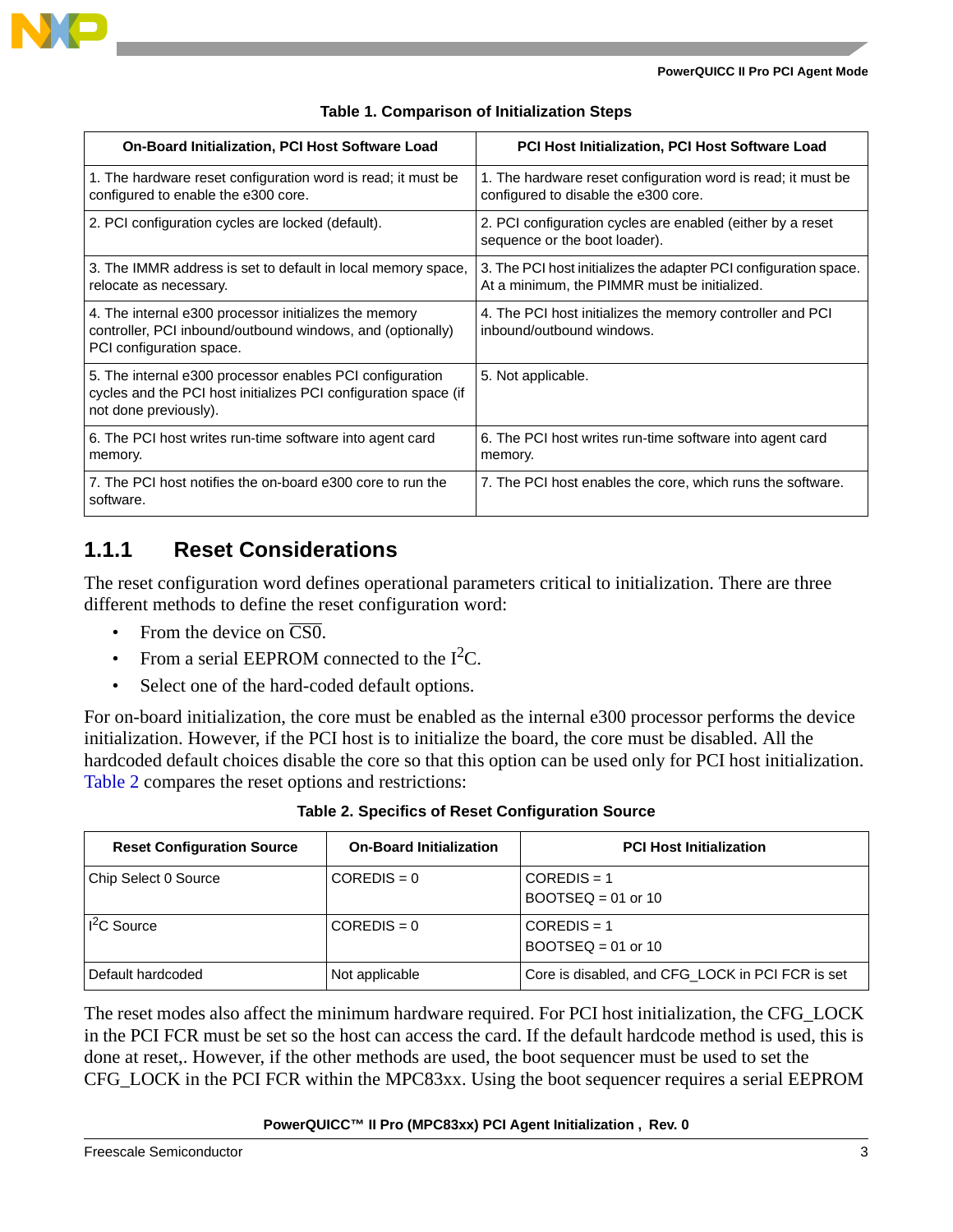

#### **PowerQUICC II Pro PCI Agent Mode**

to be connected to the I<sup>2</sup>C. If the I<sup>2</sup>C module is the source of the reset configuration word, the same serial EEPROM can be used for the reset configuration word and the boot sequencer information. In either case, if the chip-select 0 method is selected, either a flash/ROM or field-programmable gate array/complex programmable logic device (FPGA/CPLD) must be attached to the local bus to provide the reset configuration word. Because of these dependencies, the case requiring the minimum amount of reset/initialization support hardware is the PCI host initialization scheme using one of the default hardcoded reset configurations (no  $I^2C$  or  $\overline{CS0}$  device required). However, the reset configuration is limited to the options defined in the reference manual for the particular MPC83xx device (typically just different clock ratios).

### **1.1.2 IMMR Initialization**

Whether it be a separate PCI-attached host processor or the internal e300 core, the initializing processor must have the IMMR base address so that the proper MPC83xx registers are configured. In the on-board case, the only addressing in effect is the local space, so this IMMR base is the default of 0xFF400000. If this base needs to be moved to make space for another memory space (such as the boot memory space), it should be moved early on.

When the PCI-attached host performs the initialization, the IMMR base is the PCI address that maps to the internal IMMR space. The host sets this base using PCI configuration cycles by initializing the PIMMR (offset 0x10). The PCI host then initializes the agent card by writing to the area in PCI space with the base it set in the PIMMR. When the host writes the PIMMR, a 1 Mbyte inbound window is automatically defined, so the user does not need to configure, and thus consume, a PCI inbound window for this task.

### **1.1.3 Agent Card Hardware Initialization**

Agent card hardware initialization is basically the same, regardless of whether the on-board e300 core or the external PCI host processor performs the initialization. Typically the following hardware initialization steps are performed:

- 1. Configure flash memory, DRAM, and local bus device chips-selects in the memory controller.
- 2. Configure system exceptions and the MMU/caches.
- 3. Configure the required system resources (timer, clocking, interrupts).
- 4. Configure the PCI controller, including inbound and outbound (to the MPC83xx) window definitions.

In the on-board initialization case, the e300 core must initialize the PIMMR.

- 5. Configure CSB operation.
- 6. Configure I/O (UART,  $I^2C$ , TSEC, and so on).
- 7. An optional step specific to the agent e300 initialization case is to enable the external PCI host to perform configuration cycles. This step is necessary if the PCI host is to initialize some of the PCI configuration space (to set per adapter memory spaces, for example) and is accomplished by setting the CFG\_LOCK bit in the PCI FCR.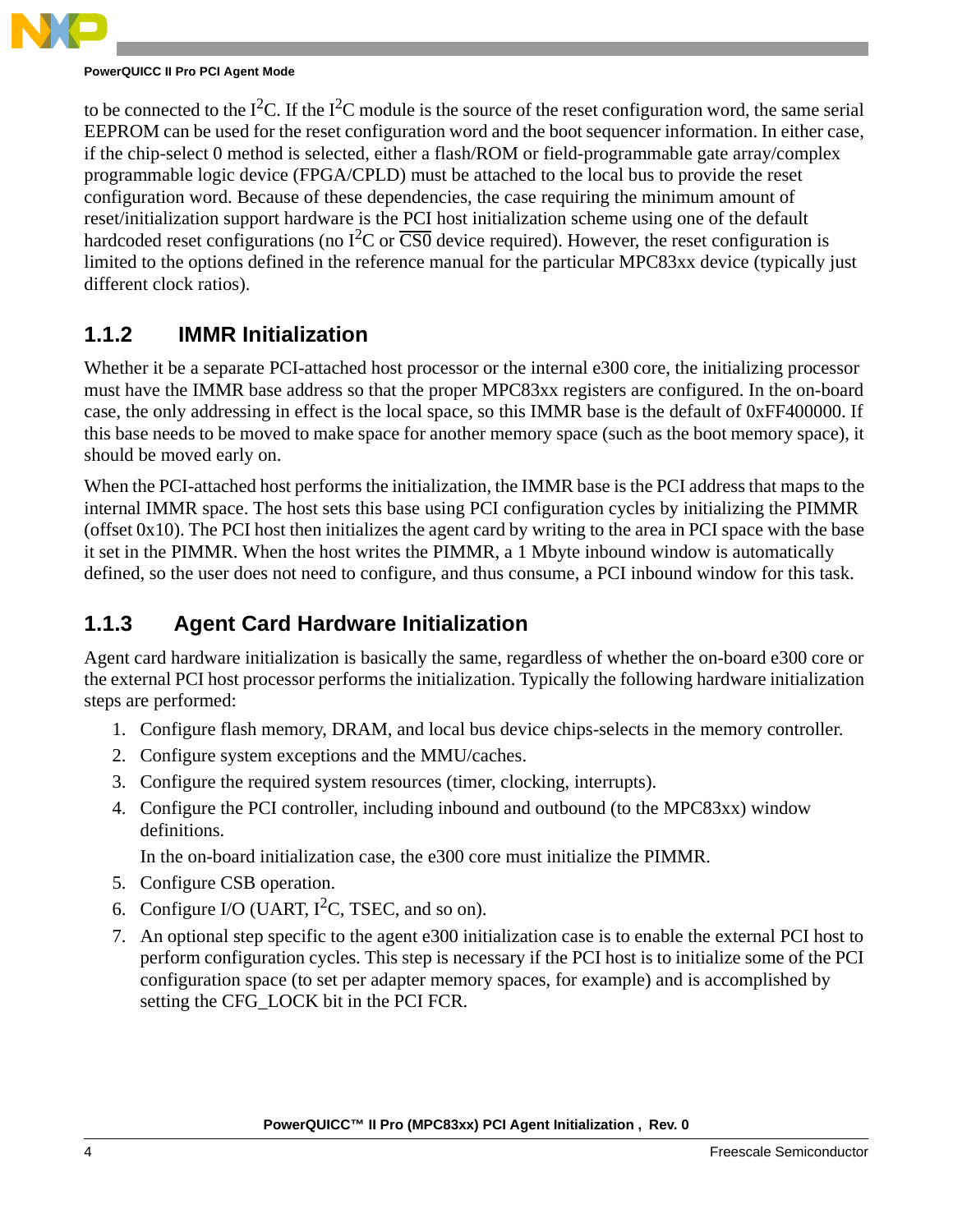

The last step specific to the on-board e300 core initialization is to inform the PCI host that the core is ready for a software transfer. This step is accomplished in one of the following ways:

- By a defined semaphore
- Enabling PCI configuration cycles as the "last step" (that would be retried by the PCI host).
- Generating a PCI interrupt to the host. The e300 core must then go into a wait loop.

### **1.1.4 Starting Run-Time Software**

Typically, with a PCI agent adapter the run-time software initially resides in the PCI host system. This simplifies the management of the software load(s) by placing them in a central location and allowing the main system processor to determine the appropriate software to load and run in the agent adapter.

In either scenario the PCI host can now transfer the run-time software into the memory space of the PCI adapter card (usually SDRAM). In the PCI host initialization case, the first instruction of the software must reside at the location and device specified in the BMS and ROMLOC bits in the reset configuration word (RCW). If the RCW value is one of the default hardcoded options, the boot location is 0xFF80\_0000 and the device is the DDR SDRAM; the previous initialization must match this if this method is used for the RCW.

After the software is transferred, the PCI host informs the on-board e300 core to start running the software. If the PCI host performs the initialization, this is done by clearing the COREDIS bit in the Arbiter Configuration Register (ACR). If the on-board e300 performs the initialization, the PCI host can now inform the agent processor to leave its wait loop (either by semaphore or interrupt).

### **1.2 Recommendations**

When the PCI host performs the initialization, it appears to the MPC83xx processor as a long series of PCI writes following the PCI configuration write that sets the PIMMR. The PIMMR initialization requires about 100 milliseconds in order to complete internally which holds off any update to the internal memory space. From the system perspective this appears as though the first few PCI writes are accepted but then one of the writes stalls for an excessive period. This is because the posted write buffer will fill as the PIMMR update is processed internally. To avoid this condition the PCI host can either read back the PIMMR after setting it or add a delay (~120 mS depending on system clocking) after setting the PIMMR before proceeding with the rest of the initialization of the MPC83xx.

# **2 Conclusion**

The details of operation have been successfully implemented in a "live" system environment, and the specifics discussed here were found to be critical for proper operation. These results indicate that the MPC83xx is well suited for use as a PCI agent adapter card. The designer must determine whether to initialize the adapter card by using the on-board e300 core or the PCI host processor. The basic steps in both cases are similar, but there are several differences that must be understood to perform the initialization successfully. The differences affect the hardware requirements of the agent adapter board (flash memory, I<sup>2</sup>C) as well as the steps the initilization code must perform, wherever it is run.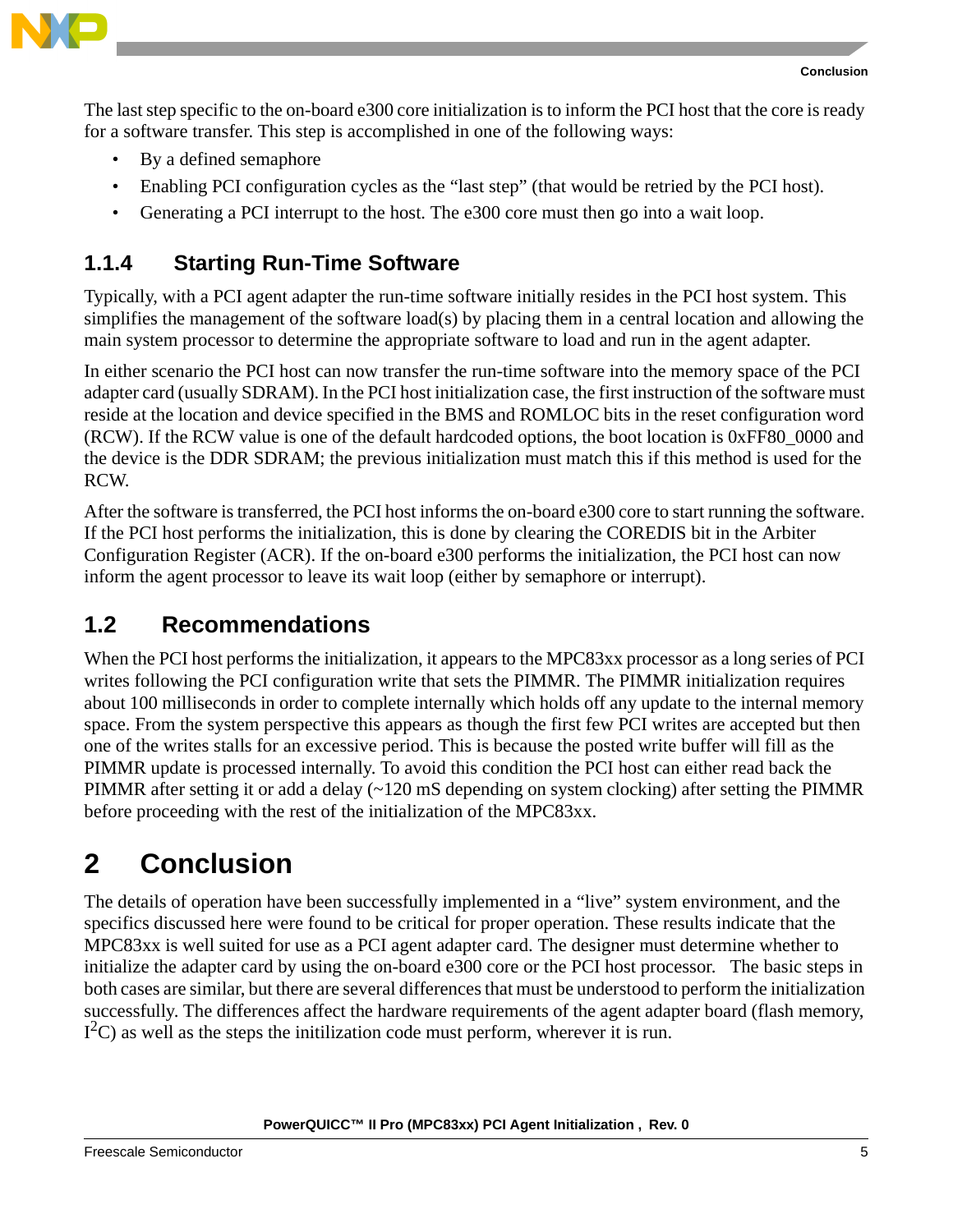

**References**

## **3 References**

*MPC8349 PowerQUICC™ II Pro Family Reference Manual*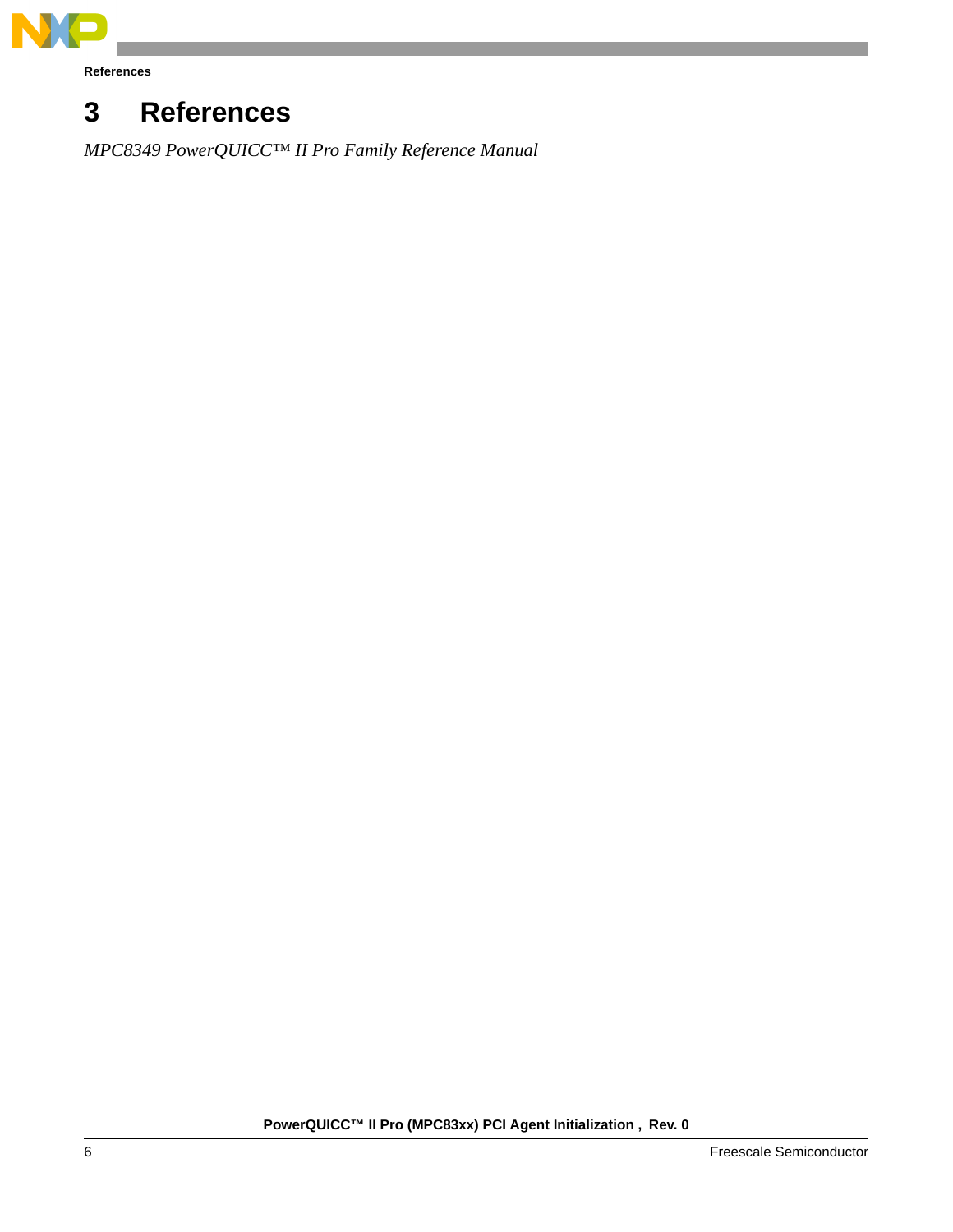

 $\overline{\phantom{a}}$ 

### **THIS PAGE INTENTIONALLY LEFT BLANK**